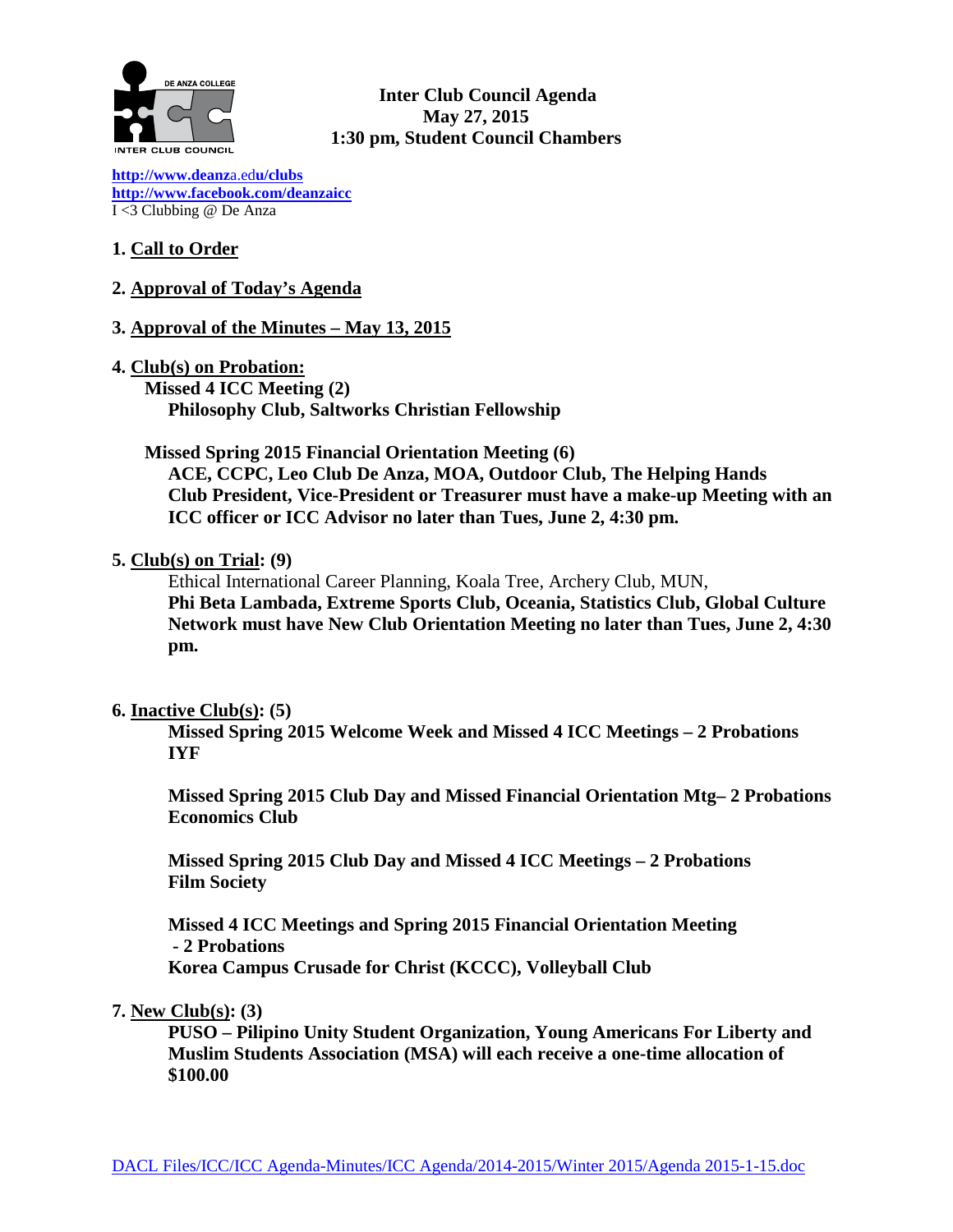# **8. Updated Club Constitution approved at the ICC Agenda Meeting on May 18, 2015: (3) JAA, Developers' Guild, SNO**

## **9. Number of Active Clubs: (64)**

## **10. Calendars**

| 10.1 ICC/Club Calendar of Events as of 5/26/15      |  |  |  |
|-----------------------------------------------------|--|--|--|
| Information is from the Event Planning Request Form |  |  |  |
| (New Information in Bold/ * Money collected)        |  |  |  |

| May 28         | Promoting Asian Pacific American Heritage Month and Our Conference         |  |  |
|----------------|----------------------------------------------------------------------------|--|--|
|                | hosted by $APASL - 10:00$ am $- 2:00$ pm $-$ Main Quad West                |  |  |
| May 29         | Scanning Korean Movies hosted by $KSA - 11:30$ am $- 3:30$ pm $-$ FOR3     |  |  |
| May 29         | *"Just Be A $\star$ " Spring Dance – 9:00 pm – 12:00 am                    |  |  |
|                | $-$ Conference Room $A/B$                                                  |  |  |
| May 29         | Singing Contest hosted by $HKSA - 2:00 \text{ pm} - 5:00 \text{ pm} - A11$ |  |  |
| May 30         | YSOM Conference (Workshops) hosted by APASL                                |  |  |
|                | $-9:00$ am $-4:45$ pm $-121$ , L23-26                                      |  |  |
| June 4         | Open Mic hosted by 4 Elements Hip Hop $-3:00$ pm $-8:00$ pm                |  |  |
|                | – Sunken Garden                                                            |  |  |
| <b>June 11</b> | Soccer Game hosted by LEAD $-3:00$ pm $-6:00$ pm $-$ Soccer Field          |  |  |
| June 12        | Banquet Dinner hosted by Circle $K - 5:30$ pm $- 9:00$ pm $-$ SCCA         |  |  |

# **10.2 DASB Calendar of Events as of 5/26/15**

Information is from the Event Planning Request Form (**New Information in Bold**/ \* Money collected)

| May 28 | Movie Night $-7:30$ pm $-9:30$ pm $-$ Conference Room A                     |
|--------|-----------------------------------------------------------------------------|
| May 29 | Region IV Meeting by DASB Legislative Affairs $-4:30$ pm $-8:00$ pm $-SCCA$ |

- **June 5 DASB Recreation Night: Dodgeball Tournament – 5:30 pm – 10:00 pm – PE-2**
- **June 13 Festival "Baylands" – 3:00 pm – 8:00 pm – Parking Lot A**

## **11. ICC/Club Account Balance Status (New Information in Bold)**

| 2014-2015 Budget (As of 5/26/15)<br><b>11.1</b> |                  |             |
|-------------------------------------------------|------------------|-------------|
| <b>Club/ICC Allocation Account</b>              | $(\#41 - 54730)$ | \$3,615.31  |
| <b>ICC Allocation-New Club Account</b>          | $(#41-54720)$    | \$900.00    |
| <b>ICC Emergency Relief Account</b>             | $(#44-4289)$     | \$2,768.71  |
| <b>ICC Events Award Account</b>                 | $(\#41 - 54600)$ | \$3,400.00  |
| <b>ICC</b> Inactive Hold                        | $(#44-4300)$     | \$10,096.30 |
| <b>ICC Scholarship Account</b>                  | $(#44-4310)$     | \$13,056.40 |
| <b>ICC</b>                                      | $(#44-4320)$     | \$2,486.98  |
| 2015-2016 Budget(As of 5/26/15)<br>11.1         |                  |             |
| <b>ICC Allocation-New Club Account</b>          | (#41-54720)      | 9,856.00    |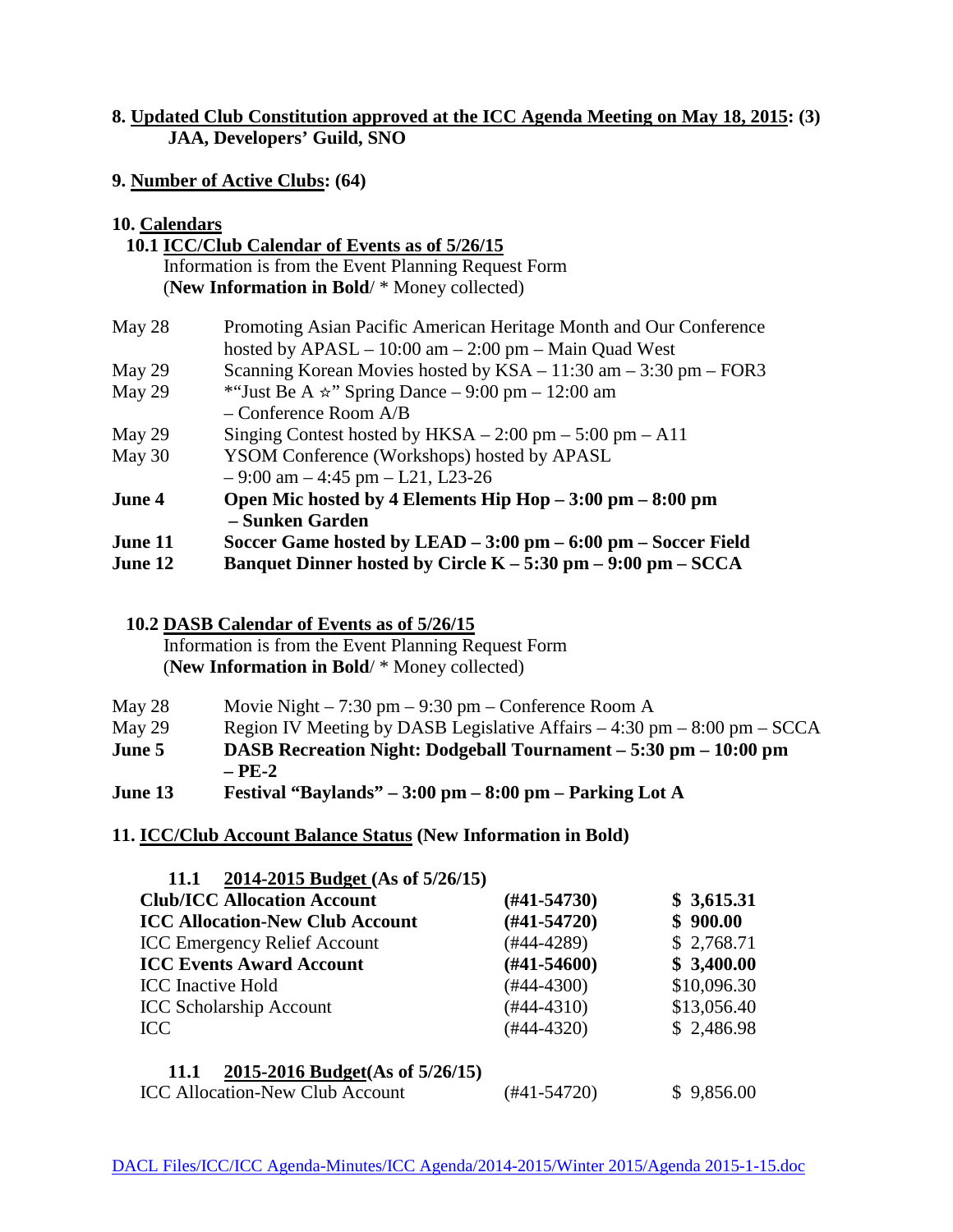### **12. Business**

**12.1 Concessions for July 4th (Info/Action)**

### **12.2 Club Budget Request 2014-2015 (Info/Action)**

a. SNO is requesting \$800.00 from 2014-2015 Club/ICC Allocation Account #41-54730 to SNO #41-44432-4010 for supplies, #41-44432-4060 for Printing, and #41-44432-5214 for Professional Services for Graduation on June 25, 2015.

|                            | Request  | Recommendation           |
|----------------------------|----------|--------------------------|
| 4010/Supplies              | \$234.56 | $$200.00$ (max. allowed) |
| 4060/Printing              | \$165.44 | \$166.00                 |
| 5214/Professional Services | \$400.00 | \$366.00                 |

If approved the Club/ICC Allocation Account #41-54730 balance will be \$2,883.31

b. ICC is requesting \$150 from the Club/ICC Allocation Account #41-54730 to ICC Special Projects #41-54320-6420 for sales tax/shipping of a Shure UR2 / SM58-H4 Handheld Wireless Microphone Transmitter with SM 58 Head for usage in Conference Rm A/B, Campus Center (which was already approved).

|      | Request  | Recommendation |
|------|----------|----------------|
| 6420 | \$150.00 |                |

If approved the Club/ICC Allocation Account #41-54730 balance will be \$2,733.31

### **12.3 Club Budget Request 2015-2016 (Info/Action)**

a. Developers' Guild is requesting \$180.00 from 2015-2016 Club/ICC Allocation Account #41-54720 to Developers' Guild #41-44189-5922 for Web Site Support for internet server – 180 digital ocean credits, \$15.00 per month.

Request Recommendation 5922/Web Site \$180.00 \$180.00

If approved the Club/ICC Allocation Account #41-54720 balance will be \$9676.00